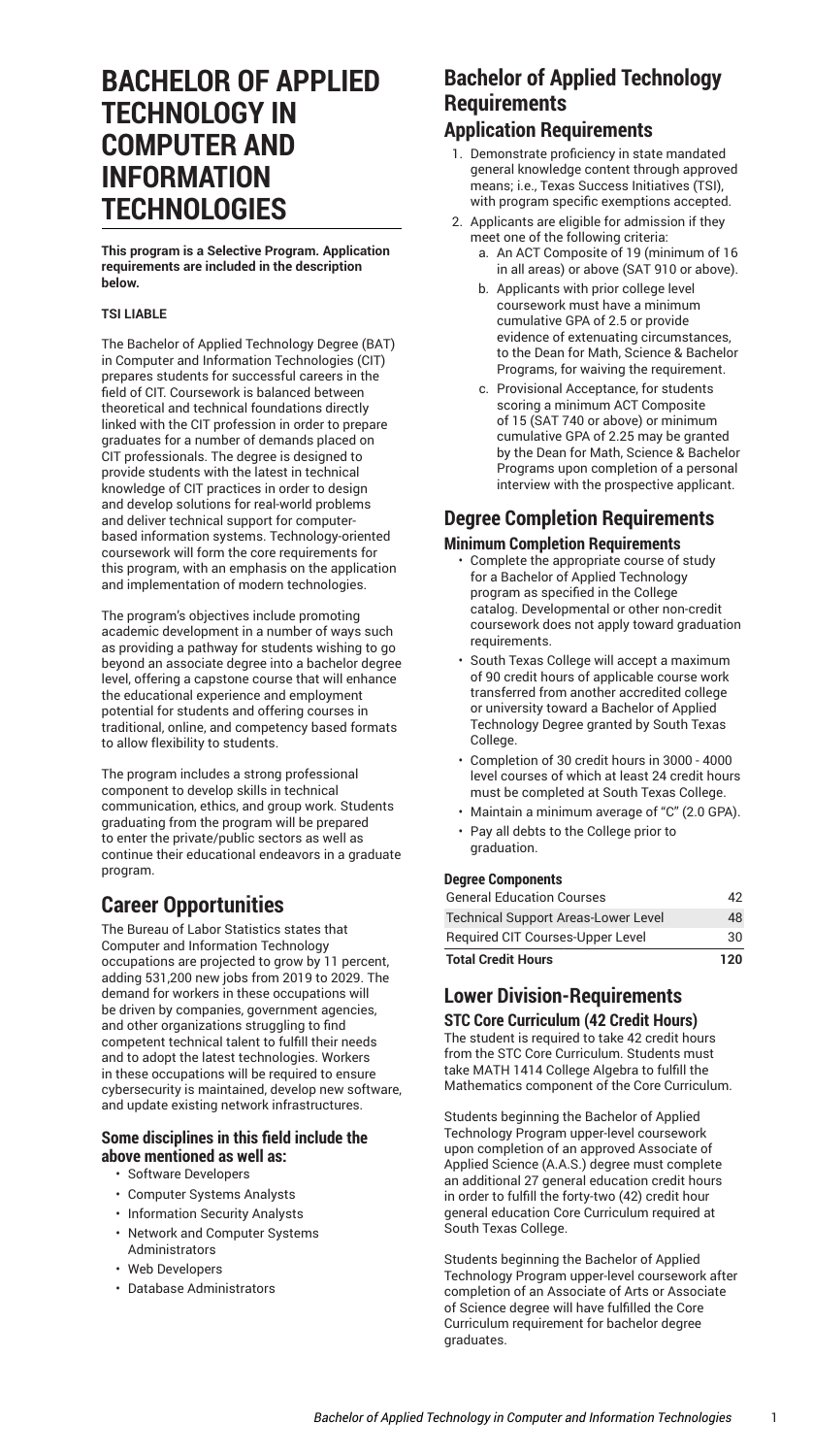## **Technical Support Areas ( 48 Credit Hours)**

The student is required to complete 48 credit hours of technical specialty coursework from an approved Associate of Applied Science (A.A.S) degree. The 48 credit hours must include the courses (18-20 credit hours) listed below. The approved A.A.S. degrees are as follows: Information Technology, Cybersecurity Specialist, Architectural and Engineering Design Technology, and Business Administration. Coursework from other A.A.S. degrees will be evaluated on a case by case basis.

| <b>ITNW 1425</b><br>& ITNW 2421 | Fundamentals<br>of Networking<br>Technologies<br>and Networking with<br>TCP/IP      | 8              |
|---------------------------------|-------------------------------------------------------------------------------------|----------------|
| or CPMT 1449<br>& CPMT 2449     | Computer Networking<br>Technology<br>and Advanced Computer<br>Networking Technology |                |
| or ITNW 1416<br>& ITSY 2445     | <b>Network Administration</b><br>and Network Defense and<br>Countermeasures         |                |
| <b>ITSE 1402</b>                | Computer<br>Programming                                                             | $3 - 4$        |
| or COSC 1320                    | C Programming                                                                       |                |
| or COSC 1436                    | Programming Fundamentals I                                                          |                |
| <b>ITSE 1411</b>                | Beginning Web Page<br>Programming                                                   | $3 - 4$        |
| or COSC 1315                    | Introduction to Computer<br>Programming                                             |                |
| <b>ITSY 1400</b>                | Fundamentals of<br><b>Information Security</b>                                      | $\overline{4}$ |
| <b>Total Credit Hours</b>       |                                                                                     | 18-20          |

*Note: Students entering the BAT program with a completed Associate of Science (A.S.) or Associate of Arts (A.A.) degree may apply their field of study coursework toward the 48 credit hour technical specialty requirement.*

## **Upper-Division Requirements**

## **Prerequisites for Upper-Level Coursework**

- Junior Standing
	- Completion of an Associate of Applied Science (A.A.S.) degree or completion of sixty (60) credit hours from a regionally accredited institution; or
	- Completion of an Associate of Arts (A.A.) or Associate of Science (A.S.) degree from a regionally accredited institution.
- Senior Standing
	- A minimum of ninety (90) credit hours from a regionally accredited institution.
- A minimum GPA of 2.5 in previous coursework.

## **Required Computer & Information Technologies**

## **Major Courses (30 Credit Hours)**

| CITP 3305        | System Analysis and<br>Design                  | З |
|------------------|------------------------------------------------|---|
| <b>CITP 3306</b> | Internet/Intranet<br>Server Integration        | 3 |
| or CITP 3311     | <b>Reverse Software</b><br>Engineering         |   |
| CITP 3310        | Survey of<br>Programming<br>Languages          |   |
| <b>CITP 3312</b> | Fundamentals of<br><b>Information Security</b> | 3 |

| <b>Total Credit Hours</b> |                                                                | 30 |
|---------------------------|----------------------------------------------------------------|----|
| <b>CITP 4350</b>          | <b>Advanced Computer</b><br>Programming                        | 3  |
| or CITP 4347              | Principles of Cybersecurity                                    |    |
| <b>CITP 4340</b>          | <b>Special Topics Course</b><br>- CIT                          | 3  |
| <b>CITP 4330</b>          | <b>Advanced Network</b><br>Security                            | 3  |
| or CITP 4346              | <b>Cyber Law and Digital</b><br>Forensics                      |    |
| CITP 4316                 | Advanced Web<br>Design                                         | 3  |
| or CITP 4348              | <b>Cybersecurity Assessments</b>                               |    |
| <b>CITP 4301</b>          | Capstone: Computer<br>and Information<br>Technology Internship | 3  |
| CITP 3320                 | Database<br>3<br>Management                                    |    |
| or CITP 3321              | <b>Advanced Database Security</b><br>and Management            |    |

Through the Bachelor of Applied Technology in Computer and Information Technologies outcomes, the student will be able to:

- **Develop web-based applications.**
	- Design, develop, and secure dynamic and data-driven web applications utilizing server-side technologies and database management. CITP 4316
- **Develop computer networks.**
	- Install and troubleshoot Linux servers and manage Windows servers using system policies, profiles, security, and performance monitoring. CITP 3306
- **Secure network infrastructures.**
	- Identify, implement, and maintain network security, data defense, access control models, authentication, encryption, hashing, and proper security documentation. CITP 3312
	- Maintain database integrity through encryption, access control rules, migration, and backup/recovery procedures. CITP 3321
	- Differentiate and implement various security tools in the defense of a computer network and conduct penetration testing. CITP 4330
	- Select and apply reverse software engineering tools to system security, software design, malware analysis. CITP 3311
	- Analyze proper handling of digital evidence, cyber laws and regulations, and methods of detecting concealed digital information. CITP 4346
	- Monitor, audit, analyze, and revise computer and network security systems to ensure appropriate levels of protection are in place. CITP 4347
	- Develop a threat model, conduct a vulnerability analysis, and use penetration tools to exploit weaknesses in a computer system. CITP 4348
- **Design and utilize databases.** • Manipulate, define, and maintain the components of a relational database, such as records, table structures, schema objects, and security. CITP 3320
- **Develop applications in modern programming languages.**
	- Utilize system design tools, data storage, arithmetic expressions, modular programming, and object-oriented methodologies. CITP 3305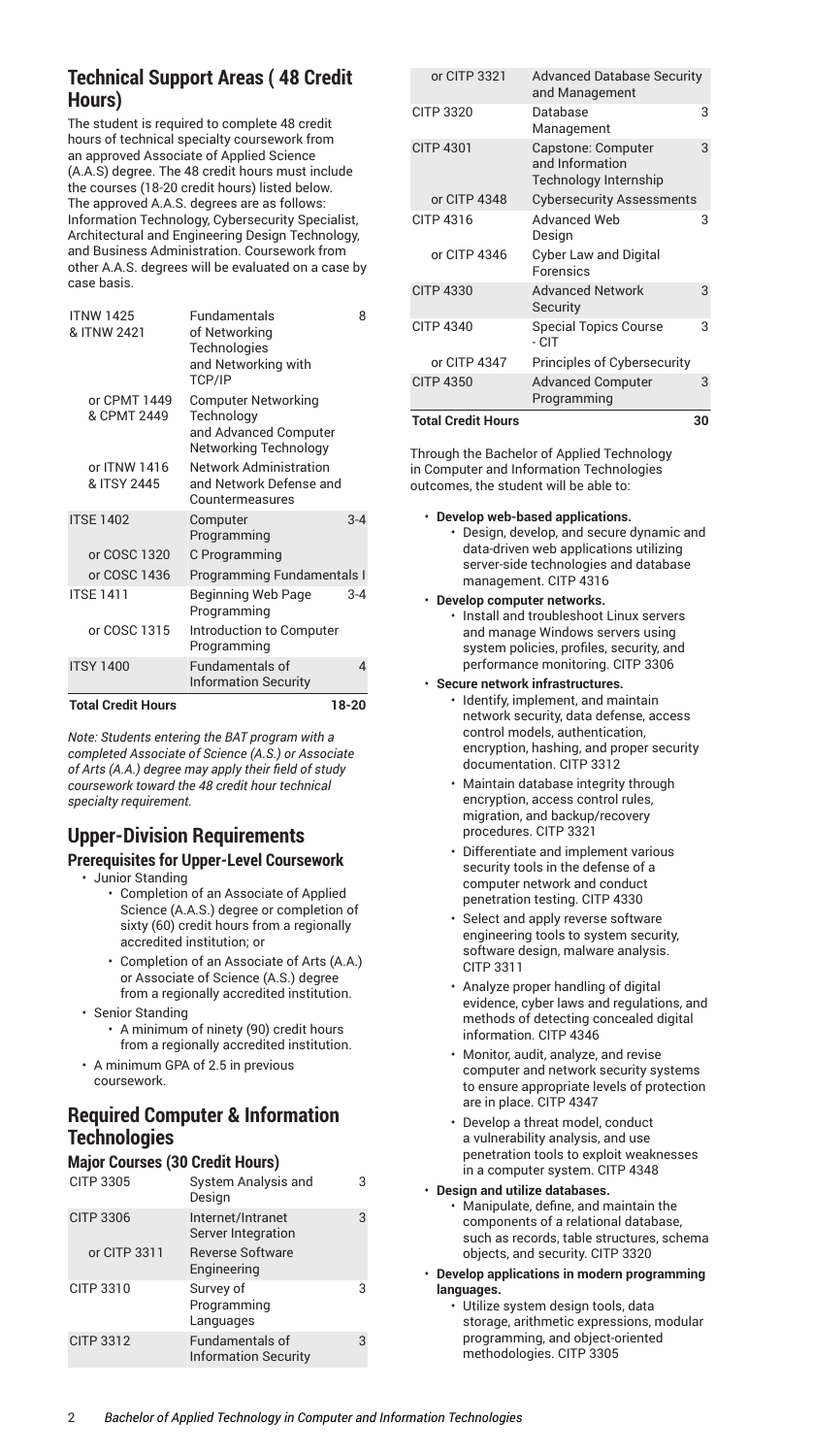- Utilize file input/output operations, control structures, and application development. CITP 3310
- Create a working software product according to required specifications and design documentation and evaluate its intended functionality. CITP 4340
- Create event-driven applications with graphical user interfaces, databases, and programming methodologies, such as modularity, encapsulation, information hiding, abstraction, and polymorphism. CITP 4350
- **Demonstrate integration of IT skills in a capstone internship.**
	- Communicate technical information, apply skills in an internship, and participate in a team project. CITP 4301

## **TSI LIABLE**

#### **STC Core Curriculum**

| <b>ENGL 1301</b>                                                | <b>Composition I</b>                                                                       | 3              |
|-----------------------------------------------------------------|--------------------------------------------------------------------------------------------|----------------|
| <b>ENGL 1302</b>                                                | Composition II -<br>Rhetoric                                                               |                |
| <b>MATH 1414</b>                                                | College Algebra                                                                            | 4              |
| <b>HIST 1301</b>                                                | <b>United States History</b>                                                               | 3              |
| <b>HIST 1302</b>                                                | <b>United States History</b><br>$\mathsf{II}$                                              | 3              |
| GOVT 2305                                                       | <b>Federal Government</b>                                                                  | 3              |
| <b>GOVT 2306</b>                                                | <b>Texas Government</b>                                                                    | 3              |
|                                                                 | Component Area Option - Core Curriculum                                                    | 3              |
| Curriculum                                                      | Life and Physical Sciences Elective - Core                                                 | 4              |
| Curriculum                                                      | Life and Physical Sciences Elective - Core                                                 | 4              |
| Creative Arts Elective - Core Curriculum                        |                                                                                            | 3              |
| Social and Behavioral Sciences Elective -<br>Core Curriculum    |                                                                                            |                |
| Core Curriculum                                                 | Language, Philosophy & Culture Elective -                                                  | 3              |
| <b>Technical Specialty Courses</b>                              |                                                                                            |                |
| <b>Foundational Courses (Required)</b>                          |                                                                                            |                |
| <b>ITNW 1425</b><br>& ITNW 2421                                 | Fundamentals<br>of Networking<br>Technologies<br>and Networking with<br>TCP/IP             | 8              |
| or CPMT 1449<br>& CPMT 2449                                     | <b>Computer Networking</b><br>Technology<br>and Advanced Computer<br>Networking Technology |                |
| or ITNW 1416<br>& ITSY 2445                                     | <b>Network Administration</b><br>and Network Defense and<br>Countermeasures                |                |
| <b>ITSE 1402</b>                                                | Computer<br>Programming                                                                    | $3 - 4$        |
| or COSC 1320                                                    | C Programming                                                                              |                |
| or COSC 1436                                                    | Programming Fundamentals I                                                                 |                |
| <b>ITSE 1411</b>                                                | <b>Beginning Web Page</b><br>Programming                                                   | $3 - 4$        |
| or COSC 1315                                                    | Introduction to Computer<br>Programming                                                    |                |
| <b>ITSY 1400</b>                                                | <b>Fundamentals of</b><br><b>Information Security</b>                                      | $\overline{4}$ |
| Technical Specialty Courses <sup>1</sup>                        |                                                                                            |                |
| Select 30 credit hours of Technical<br><b>Specialty courses</b> |                                                                                            | 30             |
| <b>Required Upper-Division Professional</b><br>Courses          |                                                                                            |                |
| <b>CITP 3305</b>                                                | System Analysis and<br>Design                                                              | 3              |

| CITP 3312                 | Languages<br>Fundamentals of                                   | 3 |
|---------------------------|----------------------------------------------------------------|---|
| or CITP 3321              | <b>Information Security</b>                                    |   |
|                           | <b>Advanced Database Security</b><br>and Management            |   |
| <b>CITP 3320</b>          | Database<br>Management                                         | 3 |
| CITP 4301                 | Capstone: Computer<br>and Information<br>Technology Internship | 3 |
| or CITP 4348              | <b>Cybersecurity Assessments</b>                               |   |
| CITP 4316                 | <b>Advanced Web</b><br>Design                                  | 3 |
| or CITP 4346              | <b>Cyber Law and Digital</b><br>Forensics                      |   |
| CITP 4330                 | <b>Advanced Network</b><br>Security                            | 3 |
| <b>CITP 4340</b>          | <b>Special Topics Course</b><br>$ CIT$                         | 3 |
| or CITP 4347              | Principles of Cybersecurity                                    |   |
| CITP 4350                 | <b>Advanced Computer</b><br>Programming                        | 3 |
| <b>Total Credit Hours</b> | 120-122                                                        |   |

1 Students entering the BAT program with a completed A.A. or A.S. degree may apply their Field of Study coursework towards this requirement. Any additional hours needed to complete the 48 credit hours of Technical Specialty coursework should be taken from one of the approved A.A.S. degrees in the following areas: Information Technology, Cybersecurity Specialist, Architectural and Engineering Design Technology, and Business Administration. Coursework from other A.A.S. degrees will be evaluated on a case by case basis.

#### **TSI LIABLE**

## **Four Year Course Sequence**

| Course                                                              | <b>Title</b>                                                                                                                   | <b>Credit Hours</b> |
|---------------------------------------------------------------------|--------------------------------------------------------------------------------------------------------------------------------|---------------------|
| <b>First Year</b>                                                   |                                                                                                                                |                     |
| Fall                                                                |                                                                                                                                |                     |
| <b>ENGL 1301</b>                                                    | Composition I                                                                                                                  | 3                   |
| <b>HIST 1301</b><br>or HIST 2327                                    | <b>United States History I</b><br>or Mexican-American<br>History I                                                             | 3                   |
| Core Curriculum                                                     | Language, Philosophy & Culture Elective -                                                                                      | 3                   |
|                                                                     | Component Area Option - Core Curriculum                                                                                        | 3                   |
| <b>ITNW 1425</b><br>or<br><b>CPMT 1449</b><br>or<br><b>ITNW1416</b> | Fundamentals of<br>Networking Technologies<br>or Computer<br>Networking<br>Technology<br>or Network<br>Administration          | 4                   |
|                                                                     | <b>Credit Hours</b>                                                                                                            | 16                  |
| Spring                                                              |                                                                                                                                |                     |
| <b>ENGL 1302</b>                                                    | <b>Composition II - Rhetoric</b>                                                                                               | 3                   |
| <b>HIST 1302</b><br>or HIST 2328                                    | <b>United States History II</b><br>or Mexican-American<br><b>History II</b>                                                    | 3                   |
| <b>MATH 1414</b>                                                    | College Algebra                                                                                                                | 4                   |
| <b>ITNW 2421</b><br>or<br><b>CPMT 2449</b><br>or ITSY 2445          | Networking with TCP/IP<br>or Advanced<br><b>Computer Networking</b><br>Technology<br>or Network Defense<br>and Countermeasures | $\overline{A}$      |
|                                                                     | <b>Credit Hours</b>                                                                                                            | 14                  |